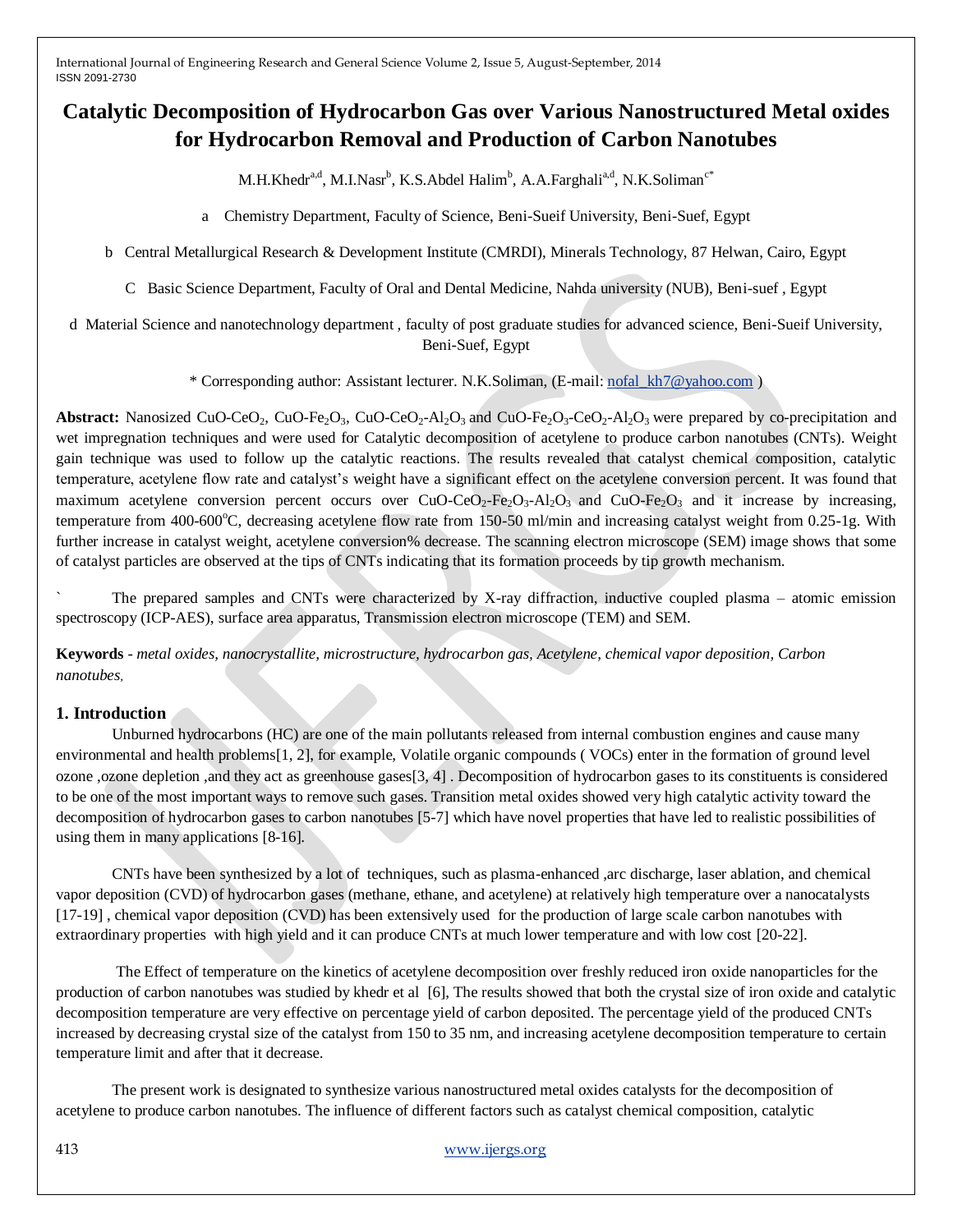temperature, acetylene flow rate and weight of catalysts on the rate of catalytic reaction was investigated using weight gain technique. The experimental data were used to clarify the mechanism of the reaction.

## *2. Experimental*

# *2.1. Catalyst preparation Experiment*

Different Nanocrystallite materials of CuO-CeO<sub>2</sub> with molar ratio 5:95 and CuO-Fe<sub>2</sub>O<sub>3</sub> with molar ratio1:1, were successfully prepared by co-precipitation route. The metal precursors solutions (Cerium (III) sulphate, cupper (II) sulphate and iron (II) nitrate) with required molar ratios were co-precipitated using potassium hydroxide as a precipitating agent, the precipitating agent was added drop wise to the precursors solutions during ultra sonication for 0.5 hr then the precipitate was washed with distilled water and ethanol, dried at  $105^{\circ}$ C and finally fired at  $500^{\circ}$ C for about 3 hrs.

Nano-sized CuO-CeO<sub>2</sub> supported  $A_1O_3$  is prepared by weight impregnation technique [6] where a catalyst of the composition 40% CuO-CeO<sub>2</sub>:60% Al<sub>2</sub>O<sub>3</sub> was prepared as follows: a suspension of nanosized CuO-CeO<sub>2</sub> was mixed with Al<sub>2</sub>O<sub>3</sub> powder and stirred for 1 hr at 60  $^{\circ}$ C to form a paste and to achieve a homogeneous impregnation of catalyst in the support. The impregnate was then dried in an oven at 100  $^{\circ}$ C for 1 hr, calcinated at 400  $^{\circ}$ C for 3 hrs in a box muffle furnace.

Nano-sized CuO-Fe<sub>2</sub>O<sub>3</sub>-CeO<sub>2</sub>-Al<sub>2</sub>O<sub>3</sub> with molar ratio 0.26: 0.19: 0.25: 0.3 was prepared by physical mixing of a solid mixture of one mole of CuO-  $Fe<sub>2</sub>O<sub>3</sub>$  with one mole CuO-CeO<sub>2</sub>-Al<sub>2</sub>O<sub>3</sub>.

The prepared catalysts were characterized using X-ray phase analysis technique ,The BET surface area apparatus (Quanta chrome NOVA Automated Gas Sorption System), inductive coupled plasma – atomic emission spectroscopy (ICP-AES), Scanning electron microscope and Transmission electron microscope .

Phase identification and crystallite size of the products were determined using X-ray diffraction instrument where the crystallite size (D) has been calculated using Scherer's equation [23]:

$$
D = \frac{0.9\lambda}{B\cos\theta}
$$

Where B is the full width at half maximum,  $\lambda$  is the X-ray wavelength, and  $\theta$  is the angle of diffraction

## *2.2. Hydrocarbon decomposition Experiment*

For each acetylene decomposition Experiment, approximately 0.5 g of a catalyst was introduced in to cylindrical alumina cell closed with one end and placed in the central region of a longitudinal furnace.

To determine the most effective catalyst, which gives the highest acetylene conversion% (the highest carbon yield); the catalysts were heated at 600 °C and carbon nanotubes (CNTs) were synthesized at this temperature by flowing 100ml C<sub>2</sub>H<sub>2</sub>:700 ml N<sub>2</sub> at these temperature. Decomposition of acetylene over different catalysts was followed using weight gain technique. The efficiency of the prepared catalysts was determined and correlated with operation parameters which comprise; Temperature of reaction, catalyst chemical composition, acetylene flow rate, and catalyst weight. The effect of growth temperature on the acetylene conversion% was also examined for the most effective catalysts in acetylene decomposition at temperature ranging from 400 to 600 °C. The synthesized CNTs were cooled in  $N_2$  flow and the weight of deposited CNTs was detected using weight gain technique. The catalytic activity of catalyst was measured by measuring acetylene conversion% as follow,

Acetylene conversion % = 
$$
\frac{W_t}{W_c} x100
$$

Where  $W_t$  is the weight of carbon deposited at time t and  $W_c$  is the total weight of carbon on hydrocarbon supply passed over the metal oxides catalysts in 30 minutes.The effect of acetylene flow rate and catalyst' s weights were investigated using different acetylene inlet concentrations ranging from 50 to 150 ml/min and different catalyst' s weights ranging from 0.25 to 2 g over the most effective catalyst in by carrying out the acetylene decomposition reactions at 600  $^{\circ}$ C

The synthesized CNTs were identified and characterized using X-ray phase analysis technique, Scanning electron microscope and Transmission electron microscope.

# *3. Results and discussions*

# *3.1. Characterization of catalysts*

The results of phase identification and crystallite size measurements of the prepared catalysts are summarized in Table 1 and Fig. 1. The XRD patterns of CuO-Fe<sub>2</sub>O<sub>3</sub> catalysts show that there is no interaction between CuO and Fe<sub>2</sub>O<sub>3</sub> and no copper ferrite peaks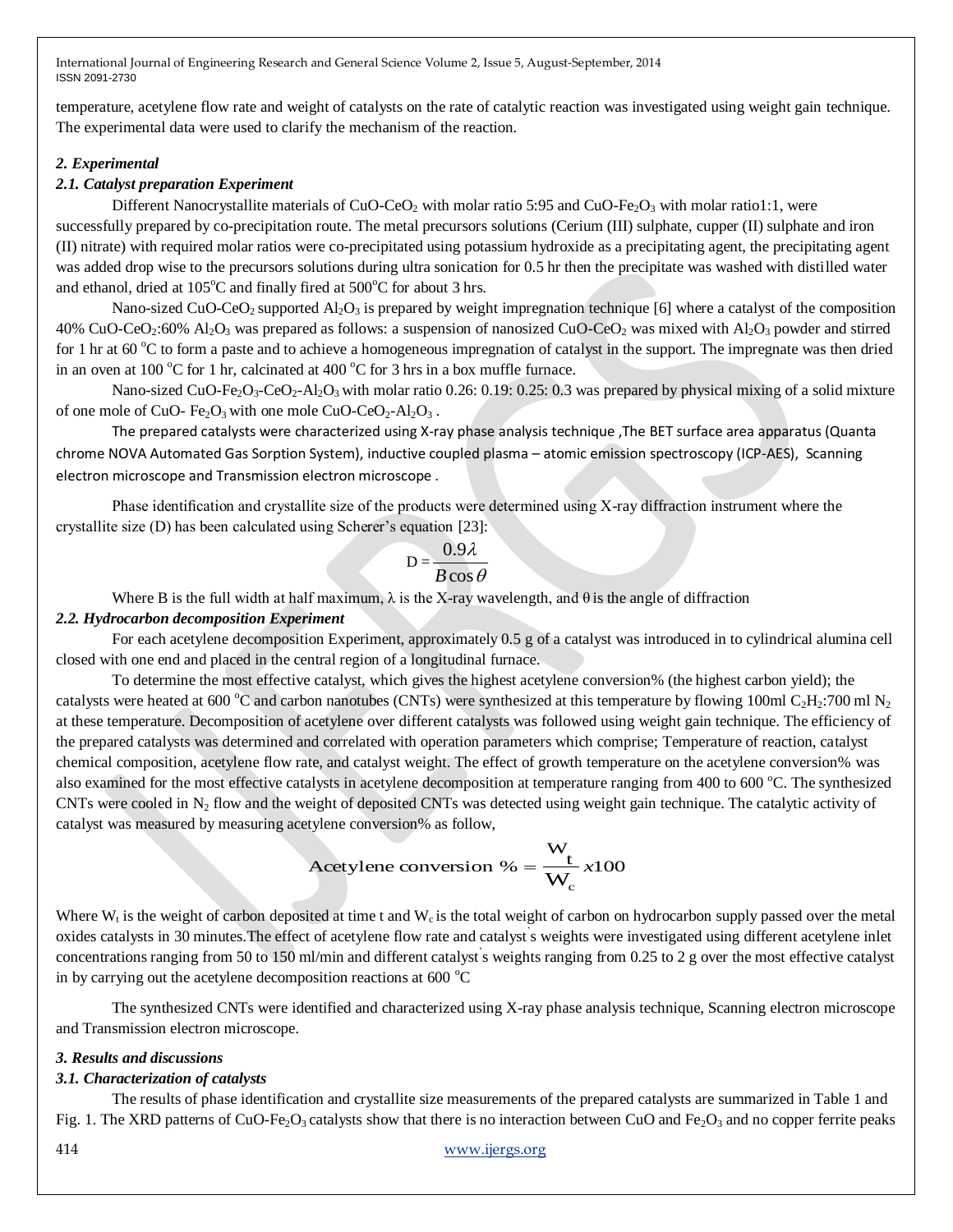were detected. Fig.1(b, c) shows XRD patterns of  $CuO$ – $CeO<sub>2</sub>$  catalysts washed with ethanol,  $CeO<sub>2</sub>$  of fluorite type oxide structure was observed in all catalysts [24] and no shift in the diffraction lines of  $CeO<sub>2</sub>$  could be observed in these catalysts, indicating that there are no solid solutions appeared in the CuO – CeO<sub>2</sub> catalyst [25]. Also XRD results indicate that using  $Al_2O_3$  as support help in decreasing the crystal size of the prepared catalysts and that the addition of KOH as precipitating agent and ethanol as dehydrating agent inhibits the grain growth of CuO–CeO<sub>2</sub> particles, yields nano-structured catalysts (crystal size  $=12.7$  nm) and increases the surface areas of *catalysts* (58.3 m<sup>2</sup> g<sup>-1</sup> for CuO–CeO<sub>2</sub>) as summarized in Table .1. We found also no observable XRD peaks corresponding to CuO in CuO–CeO<sub>2</sub> catalysts. This could indicate that the doped CuO was well dispersed in the CeO<sub>2</sub> surface or it may be amorphous or undetectable amount (about 5%) by XRD



Fig .1. XRD pattern for

(a)  $CuO-Fe<sub>2</sub>O<sub>3</sub>$  (b)  $CuO-CeO<sub>2</sub>$  (c)  $CuO-CeO<sub>2</sub>-Al<sub>2</sub>O<sub>3</sub>$ 

Where 1, 2, 3 and 4 represent CuO,  $Fe<sub>2</sub>O<sub>3</sub>$ , CeO<sub>2</sub> and Al<sub>2</sub>O<sub>3</sub> respectively

Table 1. Crystal sizes and surface area of the prepared catalysts

| Catalyst         | Sample phases                  | Crystal size (nm) | Surface area $(m^2/g)$ |
|------------------|--------------------------------|-------------------|------------------------|
| $CuO-Fe2O3$      | CuO                            | $28.7 \text{ nm}$ |                        |
|                  | Fe <sub>2</sub> O <sub>3</sub> | $13.6 \text{ nm}$ | 15.7                   |
| $CuO-CeO2-Al2O3$ | CuO                            | Nd                |                        |
|                  | CeO <sub>2</sub>               | $11.7 \text{ nm}$ | 58.3                   |
|                  | $Al_2O_3$                      | nm                |                        |
| $CuO-CeO2$       | CuO                            | nd                | Nd                     |
|                  | CeO <sub>2</sub>               | $12.7 \text{ nm}$ |                        |

nd means not determined

The results obtained by ICP indicate that the catalysts are well prepared with the proper metal to metal ratios. The results are summarized in table.2.

Table .2. ICP –AES results of the prepared catalysts

| Catalyst | Chemical composition                         | ICP results ratios                                                                                                                          |
|----------|----------------------------------------------|---------------------------------------------------------------------------------------------------------------------------------------------|
|          | 50% CuO + 50% Fe <sub>2</sub> O <sub>3</sub> | 51% CuO + 49% Fe <sub>2</sub> O <sub>3</sub>                                                                                                |
|          | 5% CuO + 95% CeO <sub>2</sub>                | 5.1% CuO + 94.9% CeO <sub>2</sub>                                                                                                           |
|          |                                              | 2% CuO + 38% CeO <sub>2</sub> + 60% Al <sub>2</sub> O <sub>3</sub>   2% CuO + 39.1% CeO <sub>2</sub> + 58.9% Al <sub>2</sub> O <sub>3</sub> |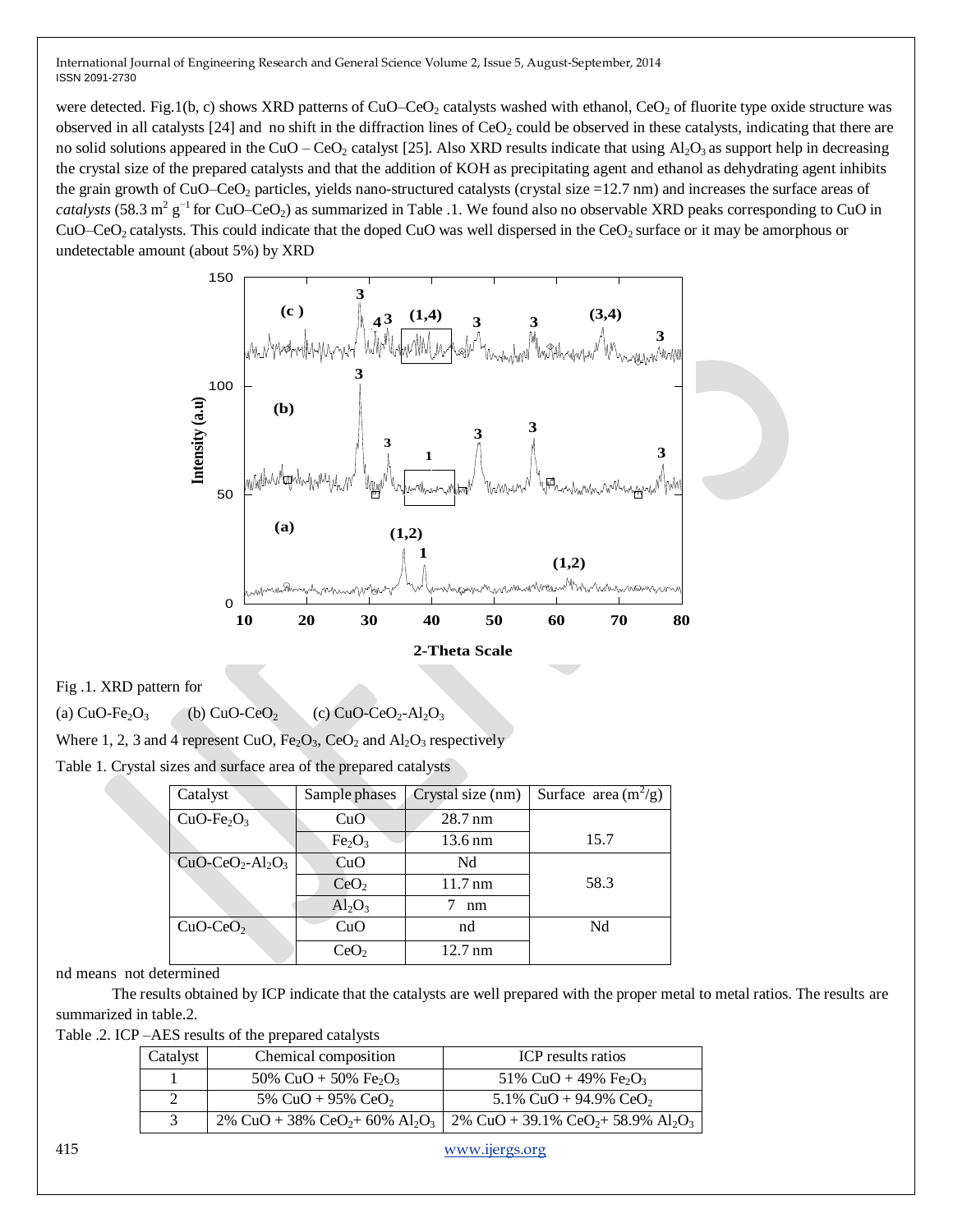Fig.2. and Fig.3. shows TEM and SEM images of CuO-CeO<sub>2</sub> supported  $AI_2O_3$  catalyst and CuO-Fe<sub>2</sub>O<sub>3</sub> catalyst, from which we can see that the particles are well dispersed and have a regular spherical morphology, the powder was mostly formed in homogenous grains and the CuO-Fe<sub>2</sub>O<sub>3</sub> sample seems to be more condensed than CuO-CeO<sub>2</sub>-Al<sub>2</sub>O<sub>3</sub>, this is confirmed by the pore size distribution shown in Fig.4. The data obtained from the BET surface area apparatus show that the total pore volume is  $2.9 \times 10^{-2}$  CC / g, micro pore volume 6.6 x10<sup>-2</sup> CC / g and average pore diameter 0.02  $\mu$ m in case of CuO-CeO<sub>2</sub>-Al<sub>2</sub>O<sub>3</sub> while in case of CuO-Fe<sub>2</sub>O<sub>3</sub> the total pore volume is 7.5 x10  $3 \text{ CC}$  / g, micro pore volume 1.3 x10  $3 \text{ CC}$  / g and average pore diameter 0.019 µm.

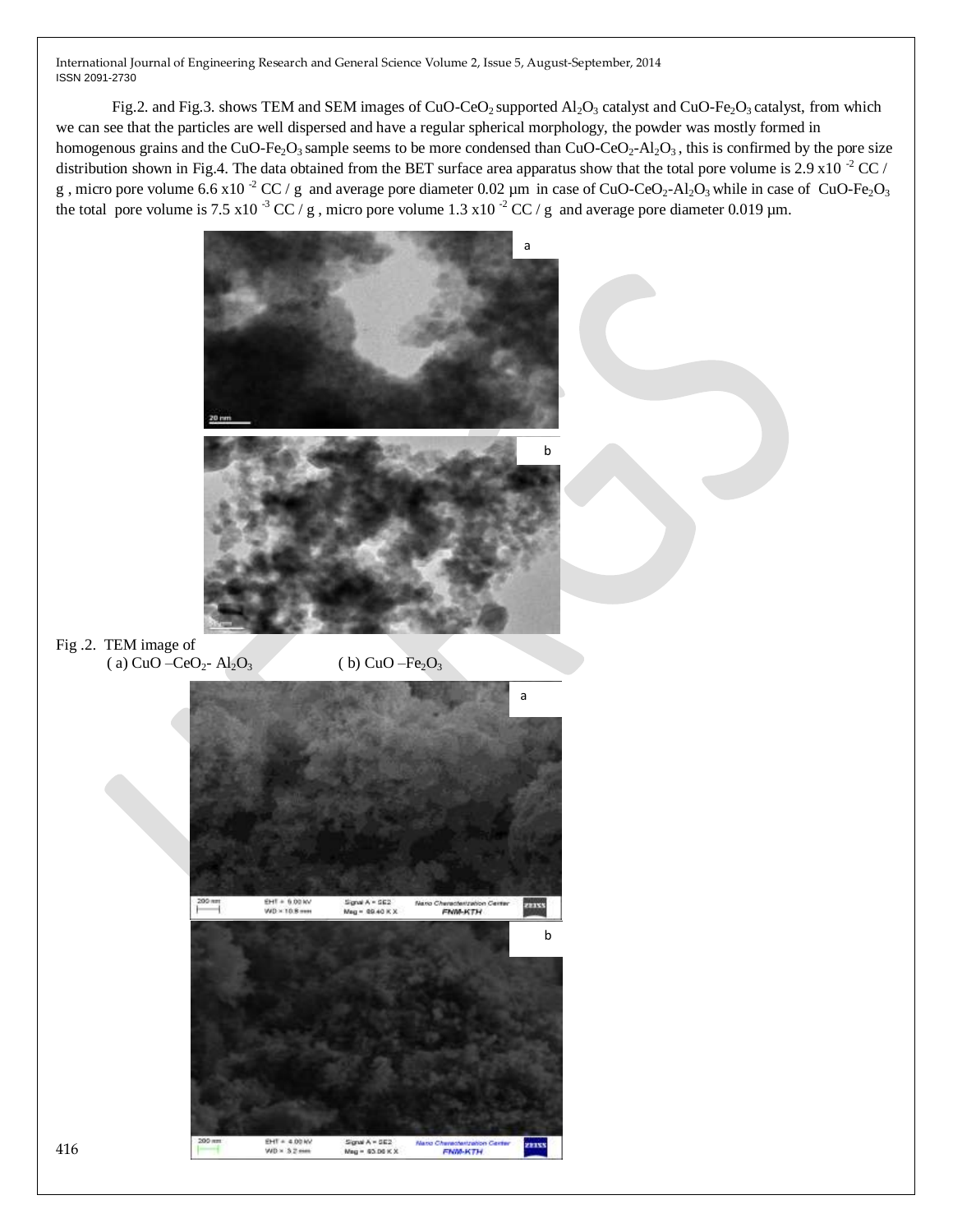## Fig .3. SEM image of



Fig.4. Relation between pore width and pore volume for (A) CuO  $-CeO<sub>2</sub>$ -Al<sub>2</sub>O<sub>3</sub> (B) CuO Fe<sub>2</sub>O<sub>3</sub>

## *3.2. Hydrocarbon decomposition*

Hydrocarbon isothermal-decomposition experiments indicate that acetylene gas (with a flow rate 50 ml/min.) decomposes catalytically to carbon and hydrogen at  $600^{\circ}$ C according to the following equation [6];

 $C_2H_2 = H_2 + 2C$ 

The acetylene molecules adsorbed on the surface of the catalyst then, a weak bond is formed between the catalyst and the carbon atoms of acetylene molecules then the bonds between carbon atoms on the acetylene molecules are elongated and finally the C-C triple and the C-H bonds is broken and carbon atoms attached together and hydrogen atoms also combined forming the carbon nanotubes and hydrogen gas molecule respectively[6].

## *3.2.1. Effect of catalyst composition*

Catalytic decomposition tests were carried out in the simulated reactor to study the effect of catalyst composition on the removal of acetylene by catalytic decomposition reaction. The decomposition tests were investigated isothermally through the decomposition of acetylene to produce carbon nanotubes as a function of the prepared samples at 600  $^{\circ}$ C and acetylene flow rate 50 ml/min using weight gain technique.

Table 3 shows the effect of catalyst composition on the catalytic decomposition of acetylene. It is found that CuO-CeO<sub>2</sub> and  $CuO-CeO<sub>2</sub>-Al<sub>2</sub>O<sub>3</sub>$  catalysts have no catalytic activity toward acetylene decomposition because there is no type of interaction between metal oxides and ceria as observed from XRD results so they have no catalytic activity [17], while good conversion percent is observed with CuO-CeO<sub>2</sub>-Fe<sub>2</sub>O<sub>3</sub>-Al<sub>2</sub>O<sub>3</sub> and this may be attributed to that the metal oxide catalysts supported on alumina, posses certain acidic sites, and the catalytic decomposition of hydrocarbons is proceeded on this sites and hence the catalytic activity of the prepared catalysts toward decomposition of acetylene increase [26] The small crystallite size of the catalysts also enhances the synthesis of dense, long and narrow-diameter CNTs [27] due to increasing the number of active sites at the catalyst surface which in turn enhanced the acetylene decomposition reaction into carbon nanotubes and hydrogen. Accordingly, acetylene conversion % increase [6].

Table .3. the effect of catalyst composition on the catalytic decomposition of acetylene

| Catalyst                 | HC conversion %       |
|--------------------------|-----------------------|
| $CuO-CeO2$               | No catalytic activity |
| $CuO-CeO2-Al2O3$         | No catalytic activity |
| $CuO-Fe2O3$              | 53.4 %                |
| $CuO-Fe2O3 - CeO2-Al2O3$ | 68 %                  |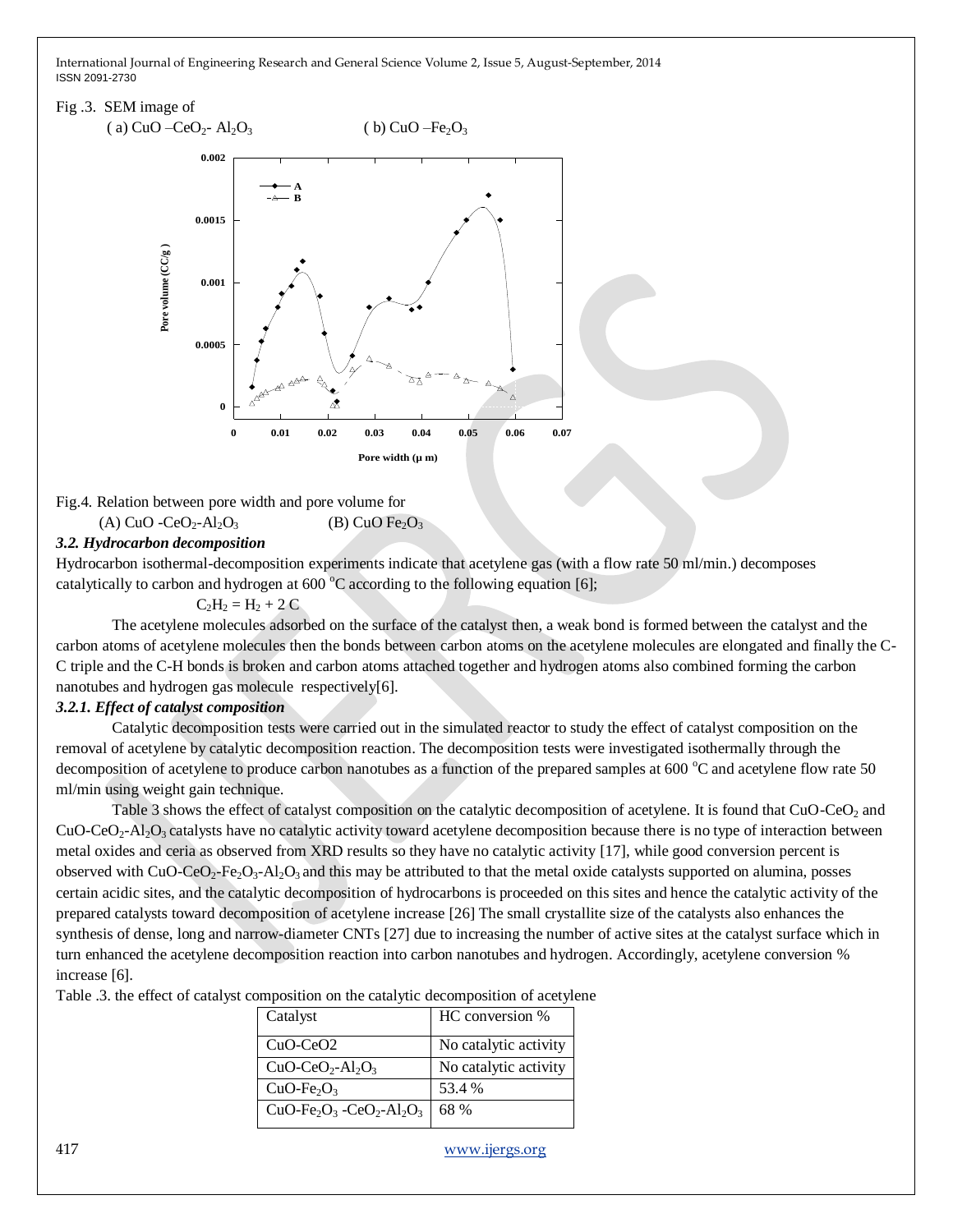SEM analysis of the produced CNTs over both CuO -Fe<sub>2</sub>O<sub>3</sub> and CuO-Fe<sub>2</sub>O<sub>3</sub> -CeO<sub>2</sub>-Al<sub>2</sub>O<sub>3</sub> at 600 °C are shown in Fig.5. High dense of CNTs are observed in all the samples .The SEM observations suggest also that the carbon nanotube length is ranging from one to several µm. Several long CNTs were observed in the images and scattered in all the samples and it can be observed that there is a tendency towards the formation of CNT structures of larger diameter at higher temperature. This is in line with other studies and may be attributed to the agglomeration of metal oxides crystallites at higher reaction temperatures to form larger and non-uniform metallic clusters which are responsible for growth of thicker CNTs [28] and some catalytic nanoparticales are also observed at the tips of the carbon nanotubes indicating that CNTs formation occurs by tip growth mechanism



Fig .5. SEM image of CNTs produced over ( a)  $CuO - CeO<sub>2</sub> - Fe<sub>2</sub>O<sub>3</sub> - Al<sub>2</sub>O<sub>3</sub>$  ( b)  $CuO - Fe<sub>2</sub>O<sub>3</sub>$ 

TEM image of the produced CNTs over both CuO -Fe<sub>2</sub>O<sub>3</sub> and CuO-Fe<sub>2</sub>O<sub>3</sub> -CeO<sub>2</sub>-Al<sub>2</sub>O<sub>3</sub> are shown in Fig. 6. Graphitic structures with a central channel (CNTs) are observed and we observe also that the carbon nanotubes are thicker over CuO-Fe<sub>2</sub>O<sub>3</sub> which has larger crystal size in agreement with SEM image.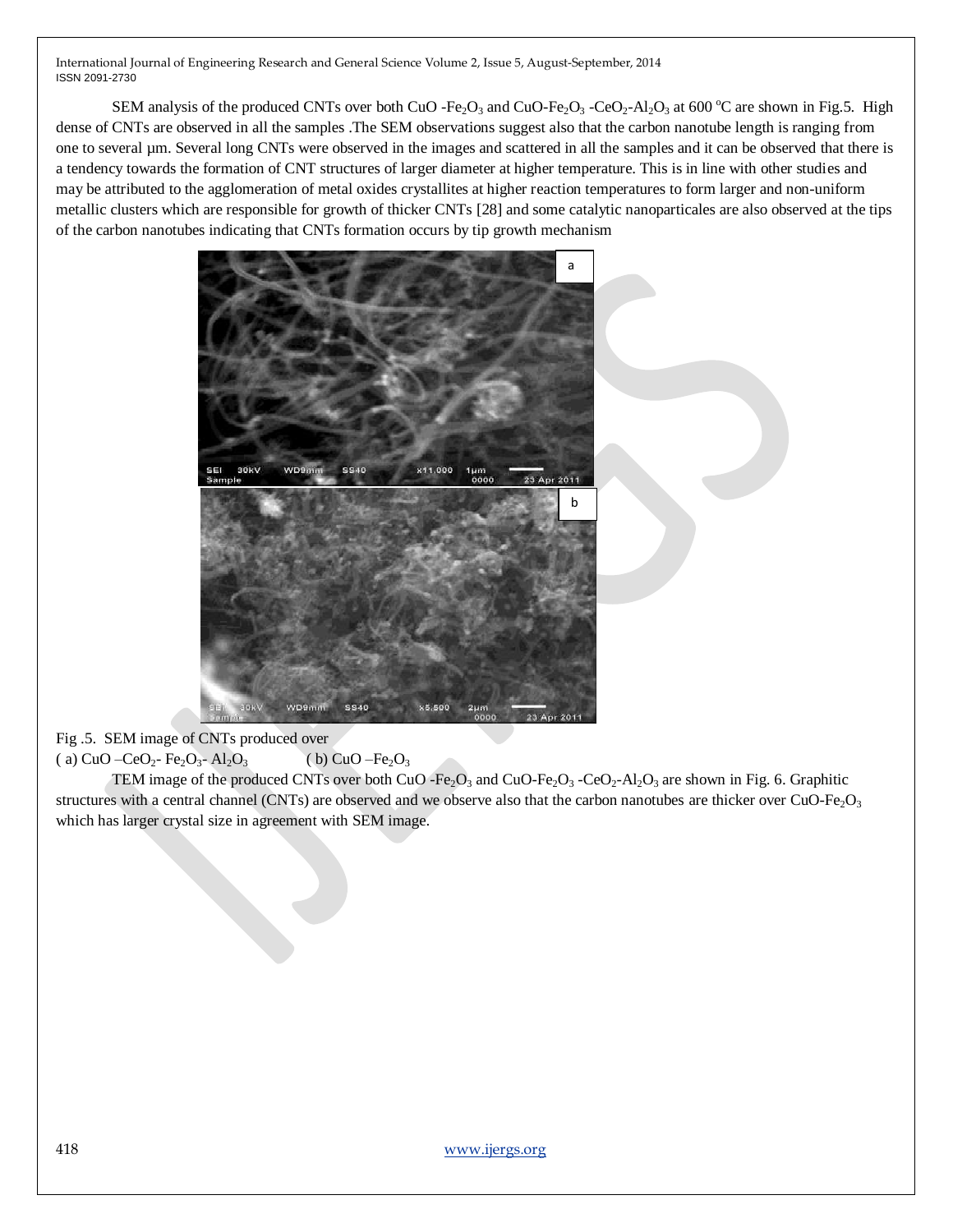

Fig. 6. TEM image of CNTs produced over

( a) CuO –CeO<sub>2</sub>- Fe<sub>2</sub>O<sub>3</sub>- Al<sub>2</sub>O<sub>3</sub> ( b) CuO –Fe<sub>2</sub>O<sub>3</sub>

The produced CNTs are also investigated by XRD as shown in Fig. 7. for CuO -Fe<sub>2</sub>O<sub>3</sub> and CuO-Fe<sub>2</sub>O<sub>3</sub>-CeO<sub>2</sub>-Al<sub>2</sub>O<sub>3</sub> samples after decomposition of acetylene. the XRD patterns cannot differentiate between CNTs and other similar graphite-like structures, since the diffraction peaks of both CNTs and graphite are very close to each other[29], but they provide a primary evidence of graphite formed. XRD patterns of the catalysts after acetylene decomposition shows that there are two major peaks, one is near  $2\theta = 26^{\circ}$  And one near  $2\theta = 43.5^{\circ}$  for graphite, indicating the well graphitized nature of the CNT. The other major peaks are due to catalytic impurities, Fe<sub>3</sub>O<sub>4</sub>, CuO, Ce<sub>2</sub>O<sub>3</sub>, CuFe<sub>2</sub>O<sub>4</sub> phases and Al<sub>2</sub>O<sub>3</sub>, the lower metal oxides is formed from the reduction of the metal oxides by acetylene and hydrogen formed from the decomposition of acetylene to hydrogen and CNTs.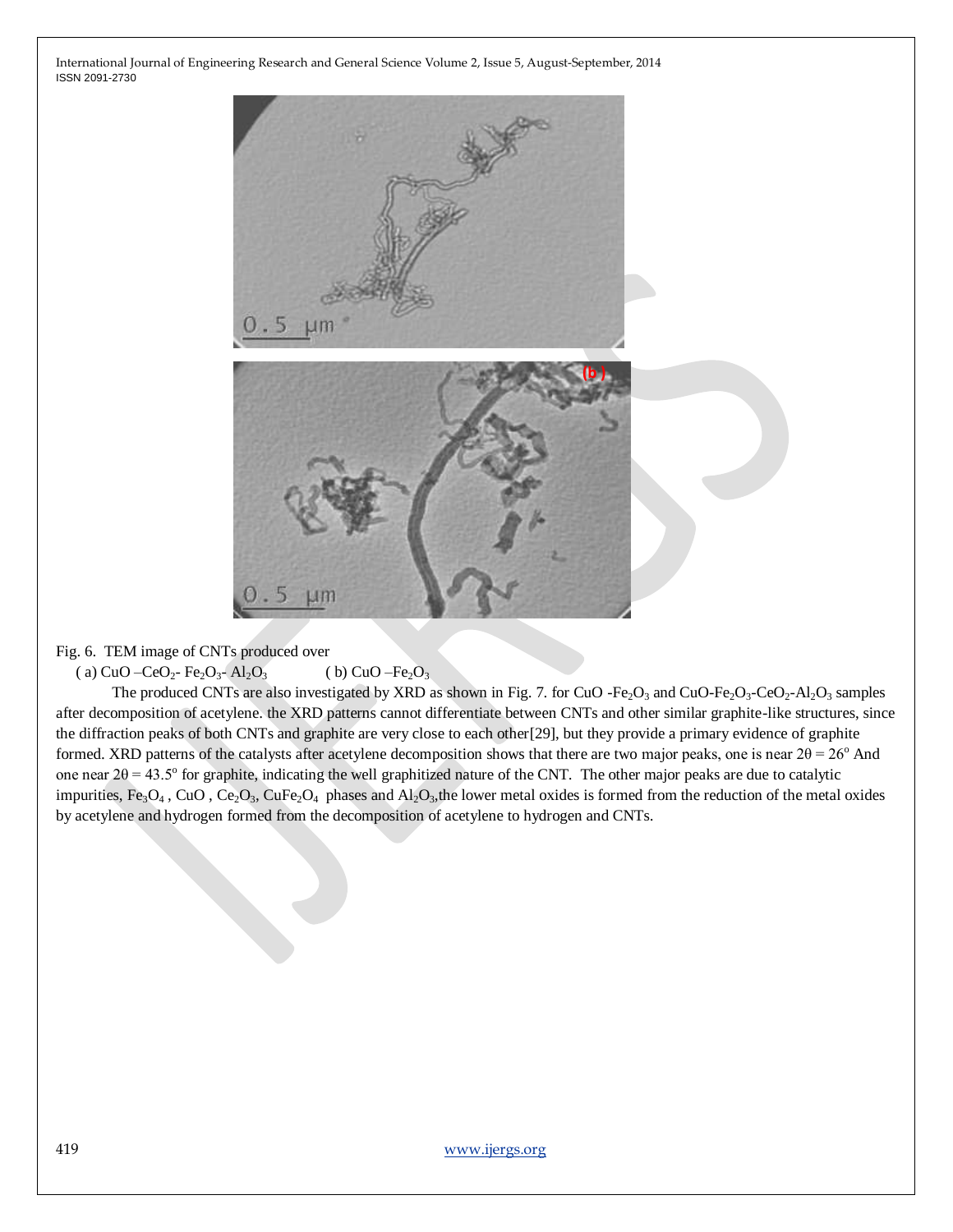

Fig.7. XRD patterns of CNTs after decomposition of acetylene at 600  $^{\circ}$ C over: (a)  $CuO-Fe<sub>2</sub>O<sub>3</sub> - CeO<sub>2</sub>-Al<sub>2</sub>O<sub>3</sub>$  (b)  $CuO-Fe<sub>2</sub>O<sub>3</sub>$ 

# *3.2.2. Kinetic and mechanism of acetylene decomposition*

To study the kinetics and mechanism of acetylene decomposition over CuO -Fe $_2O_3$  and CuO-Fe $_2O_3$ -CeO $_2$ -Al $_2O_3$ , series of decomposition experiment were carried out in the temperature range of 400-600 °C. Fig. 8. Shows the effect of temperature on the conversion% of acetylene and it was found that the catalytic temperature is one of the most important factors that control the efficiency of catalytic reaction. Two modes of decomposition rate can be observed for  $CuO\text{-Fe}_2O_3$  -CeO<sub>2</sub>-Al<sub>2</sub>O<sub>3</sub> catalyst fig. 8b. The first one at lower decomposition temperature, 400 and 450  $^{\circ}$ C, where the conversion percent 31% and 36.6 % was recorded, respectively. Increasing the temperature to 500 and 600 °C results a significant increase in the conversion percent and maximum percentage yield of 59.6 and 68 % were observed at 500 and 600  $^{\circ}$ C, respectively

 As time proceeds, acetylene conversion% percent increase and the rate of conversion is high initially and slows down till the end of the reaction.

Fig.9. summarizes the effect of temperature on the acetylene conversion percent over  $Fe<sub>2</sub>O<sub>3</sub>-CuO$  and CuO-CeO<sub>2</sub>-Fe<sub>2</sub>O<sub>3</sub>- $Al<sub>2</sub>O<sub>3</sub>$ .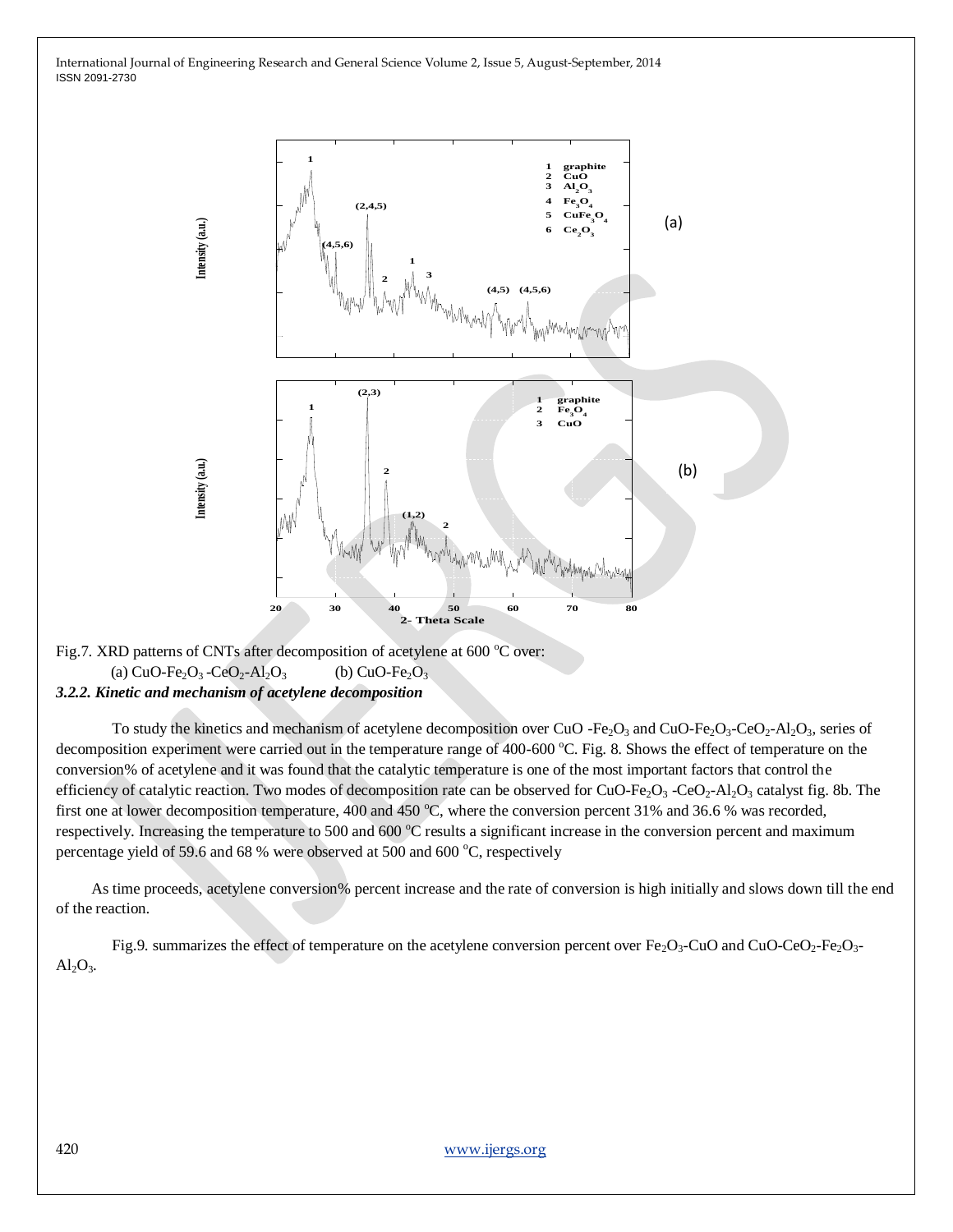



**400 450 500 550 600 650**

**Temperature <sup>o</sup>C**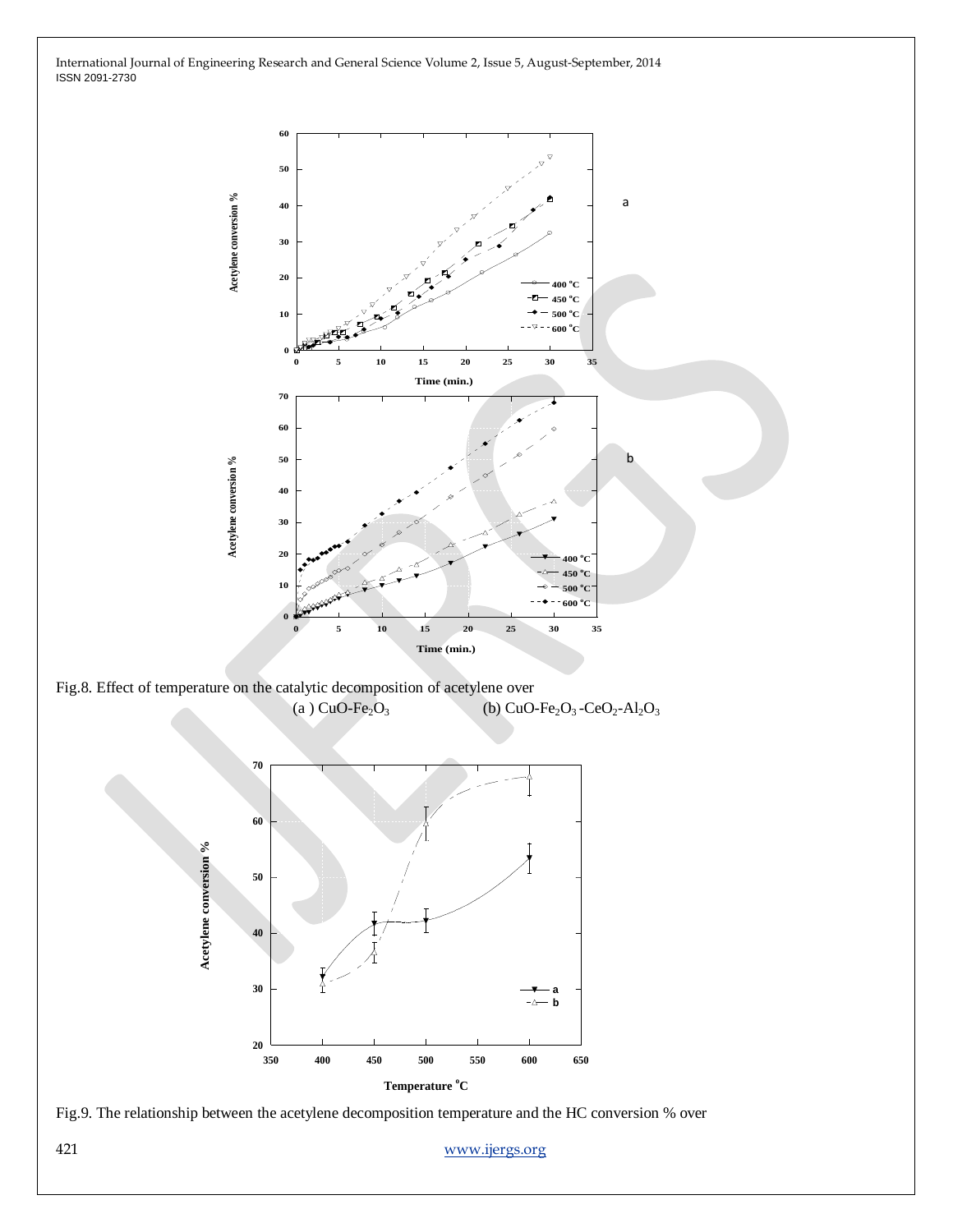#### (a)  $CuO-Fe<sub>2</sub>O<sub>3</sub>$  (b)  $CuO-Fe<sub>2</sub>O<sub>3</sub>-CeO<sub>2</sub>-Al<sub>2</sub>O<sub>3</sub>$

Fig.10.represents the Arrhenius plot of CNTs synthesis, from which activation energy value was calculated. The small value of activation energy, 11.9 and 17.2 kJ/ mol ,for Fe<sub>2</sub>O<sub>3</sub>-CuO and CuO-CeO<sub>2</sub>-Fe<sub>2</sub>O<sub>3</sub>-Al<sub>2</sub>O<sub>3</sub> respectively, indicates that the two catalysts are very active toward acetylene decomposition.



Effect of acetylene gas flow rate over 0.25 g of the most active catalyst on acetylene conversion % are given on table.4 and fig.11.It is apparent from the table that acetylene conversion % increase with the decrease of the acetylene flow rate and this may be attributed to that with increasing acetylene flow rate the CNTs yield is very high at the beginning of the reaction, covering and poisoning the active sites on the catalyst surface and consequently acetylene conversion percent decrease.



Table .4. Effect of gas flow rate on acetylene decomposition over  $CuO-Fe<sub>2</sub>O<sub>3</sub> -CeO<sub>2</sub>-Al<sub>2</sub>O<sub>3</sub>$ 

Fig.11. Histogram of the HC conversion % and acetylene flow rate over CuO-Fe<sub>2</sub>O<sub>3</sub> -CeO<sub>2</sub>-Al<sub>2</sub>O<sub>3</sub> catalysts at 600<sup>o</sup>C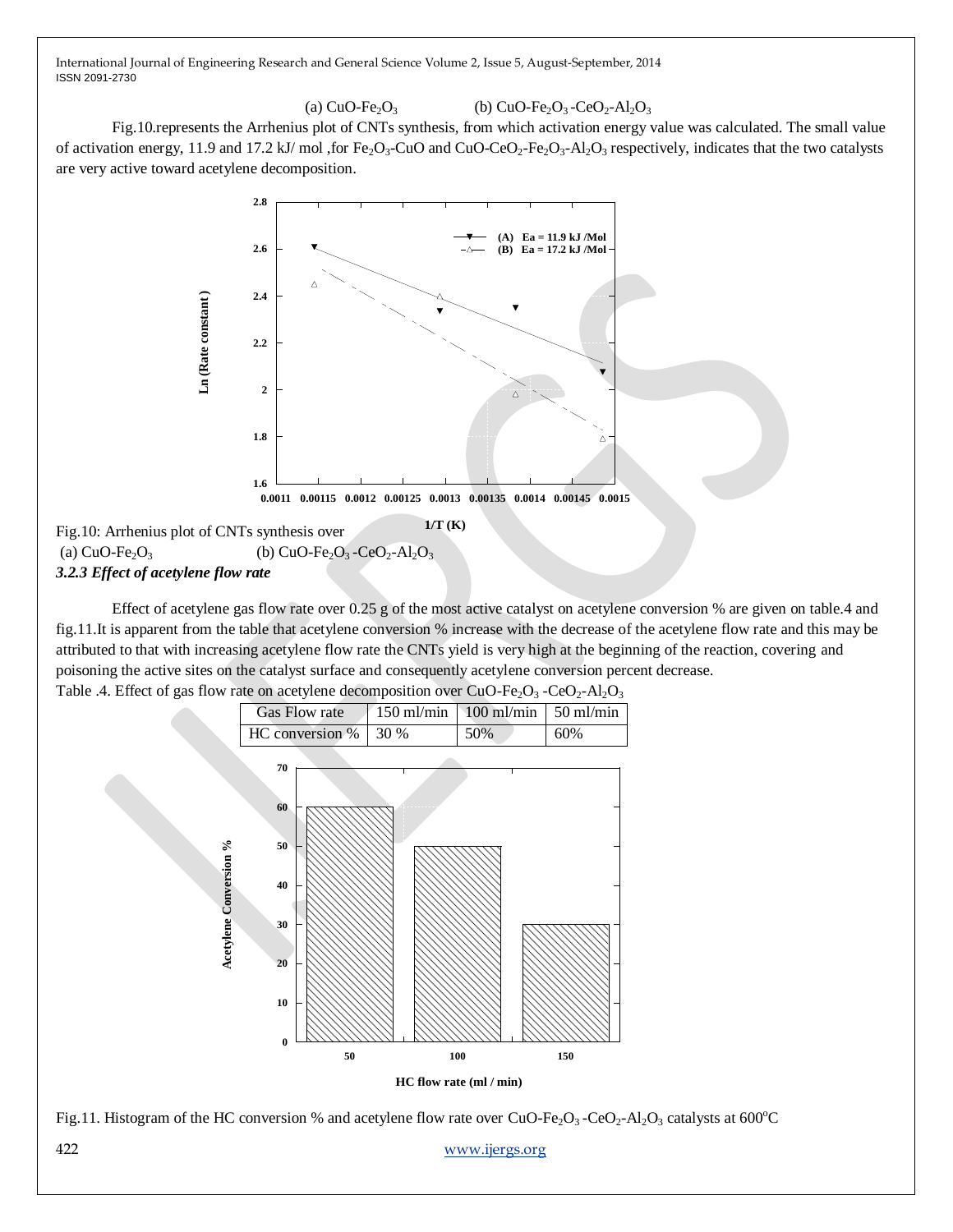## *3.2.4. Effect of catalyst weight*

Effect of weight of CuO-CeO<sub>2</sub>-Fe<sub>2</sub>O<sub>3</sub>-Al<sub>2</sub>O<sub>3</sub> catalyst on acetylene conversion % using 50 ml/min gas flow rate are given in table .5 and fig.12.

Table .5. Effect of catalyst weight on acetylene decompositionover CuO-Fe<sub>2</sub>O<sub>3</sub> -CeO<sub>2</sub>-Al<sub>2</sub>O<sub>3</sub>



Fig.12. Effect of weight of CuO –CeO<sub>2</sub>- Fe<sub>2</sub>O<sub>3</sub>- Al<sub>2</sub>O<sub>3</sub> on hydrocarbon conversion % using 50ml/min gas flow rate

It is apparent that the catalytic activity increase with increasing weight from 0.25 to 1 g because this metal loading exhibit the formation of CNTs having highest resistance to oxidation and also catalytically active sites are introduced in the system. with further increase on the catalyst' s weight ,CNTs formed were more readily to oxidized and consequently the carbon deposited will decrease and the conversion percent decrease [7].

## **Conclusion**

Nanosized CuO-CeO<sub>2</sub>, CuO-Fe<sub>2</sub>O<sub>3</sub>, CuO-CeO<sub>2</sub>-Al<sub>2</sub>O<sub>3</sub> and CuO-Fe<sub>2</sub>O<sub>3</sub>-CeO<sub>2</sub>-Al<sub>2</sub>O<sub>3</sub> were prepared by co-precipitation and wet impregnations techniques and were used for Catalytic decomposition of acetylene to produce carbon nanotubes (CNTs). Weight gain technique was used to follow up the catalytic reactions. The results revealed that catalyst chemical composition, catalytic temperature, acetylene flow rate and catalyst's weight have a significant effect on the acetylene conversion percent. It was found that maximum acetylene conversion% occurs over CuO-CeO<sub>2</sub>-Fe<sub>2</sub>O<sub>3</sub>-Al<sub>2</sub>O<sub>3</sub> and CuO-Fe<sub>2</sub>O<sub>3</sub> and it increase by increasing, temperature from 400-600 $^{\circ}$ C, decreasing acetylene flow rate from 150-50 ml/min and increasing catalyst weight from 0.25-1g. With further increase in catalyst weight, acetylene conversion% decrease. The SEM image shows that some catalytic nanoparticales are observed at the tips of the carbon nanotubes indicating that CNTs formation occurs via tip growth mechanism. The results show that nanocrystallite CuO- $Fe<sub>2</sub>O<sub>3</sub> -CeO<sub>2</sub>-Al<sub>2</sub>O<sub>3</sub>$  can be recommended as promising catalysts for hydrocarbon decomposition.

## **REFERENCES:**

[1] A. GLOBAL .Quantification of the disease burden attributable to environmental risk factors.